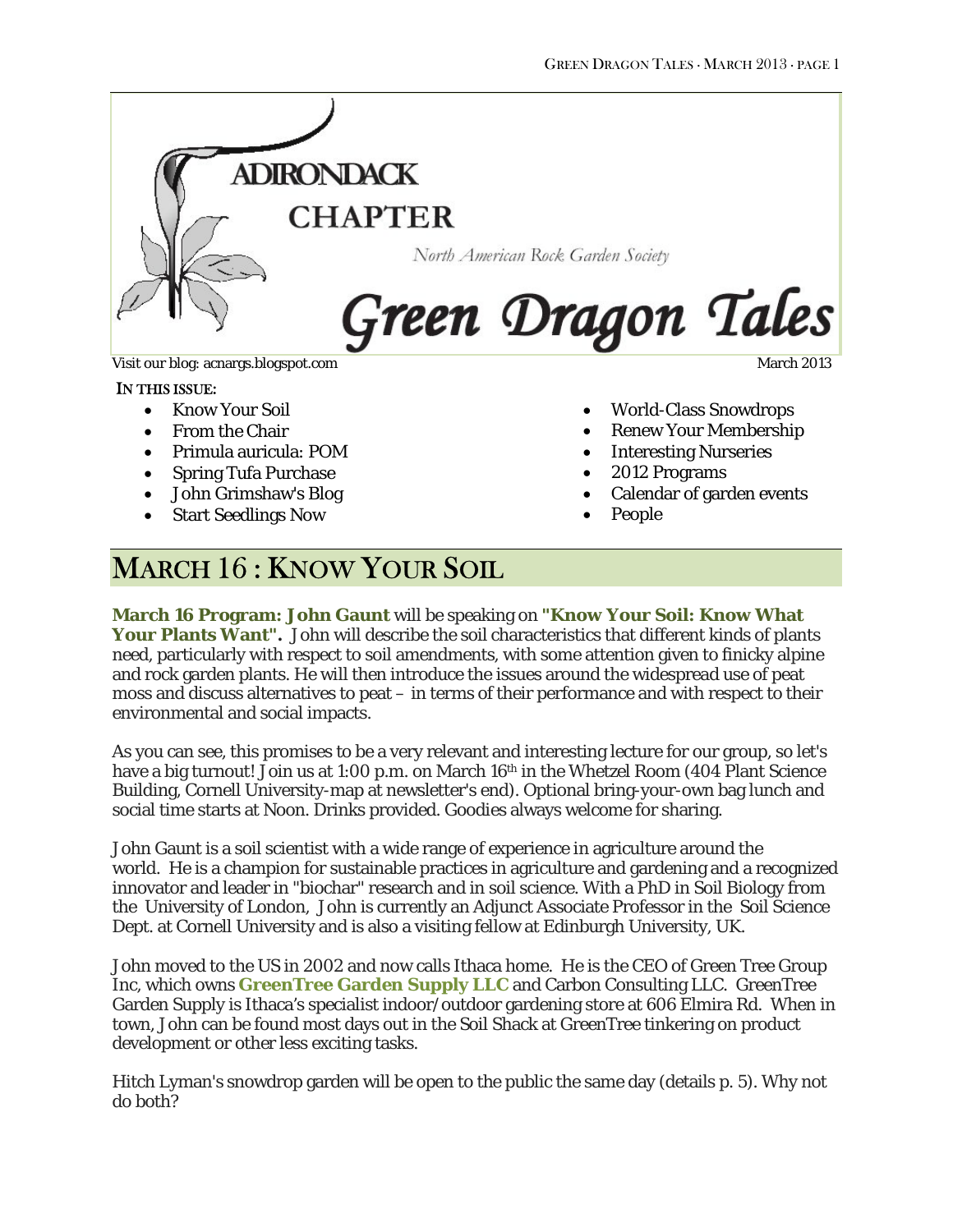# FROM THE CHAIR

#### *Carol Eichler*

I received many favorable comments about our February Members' Share meeting and I hope you did too. It got me thinking that maybe we should offer a 5-10 minute member share each meeting.

One person commented that the member presentations made our meeting feel more relaxed and therefore had a friendlier feel. Judging by how much conversation it stimulated I'd say it was a huge success and worth considering doing more often. What do you think?

Our March speaker promises to expand our thinking and open new conversations as well. The topic of growing medium is a timely one since the time is at hand to consider starting garden seeds.

For those attending you will have the opportunity to take home something alive and green and maybe even in flower. Ah yes, spring is coming!

See you on March 16th!

### **Carol**

PS – I'm taking the shortcut to England via the Philadelphia Flower Show next week. I'd be happy to share a few photos at the March meeting as my contribution to members' share.

# PLANT OF THE MONTH: PRIMULA AURICULA

#### *John Gilrein, POM Coordinator*

Our **March 2013 Plant of the Month** is *Primula auricula*. *Primula auricula* cultivars may have been crossed with *Primula hirsuta*, another European mountain wildflower, so it's not clear the plant available commercially are purely auriculas. A common name for *P. auricula* is bear's ears, a reference to the ear shaped leaves. *P. auricula* is native to the Dolomites in the eastern Alps and the wild plant generally had yellow flowers.





There is a long history of *P. auricula* being grown for show in Europe. Many years of breeding resulted in a huge number of cultivars and the tremendous variety of colors, most of which have a white or yellow central "eye". Colors available include yellow, orange, rose, red, purple, green, brown, and gray, some are very rich and saturated. The petals may be shaded darker in the center or lighter on the outside. There are a few doubles as well. One section of *P. auricula* includes cultivars grown for showing; these generally have leaves and flowers "dusted" with farina, a white powdery coating, and they are best grown under glass. Garden auriculas are more forgiving, and will tolerate our rainy climate. Some *P. auricula* are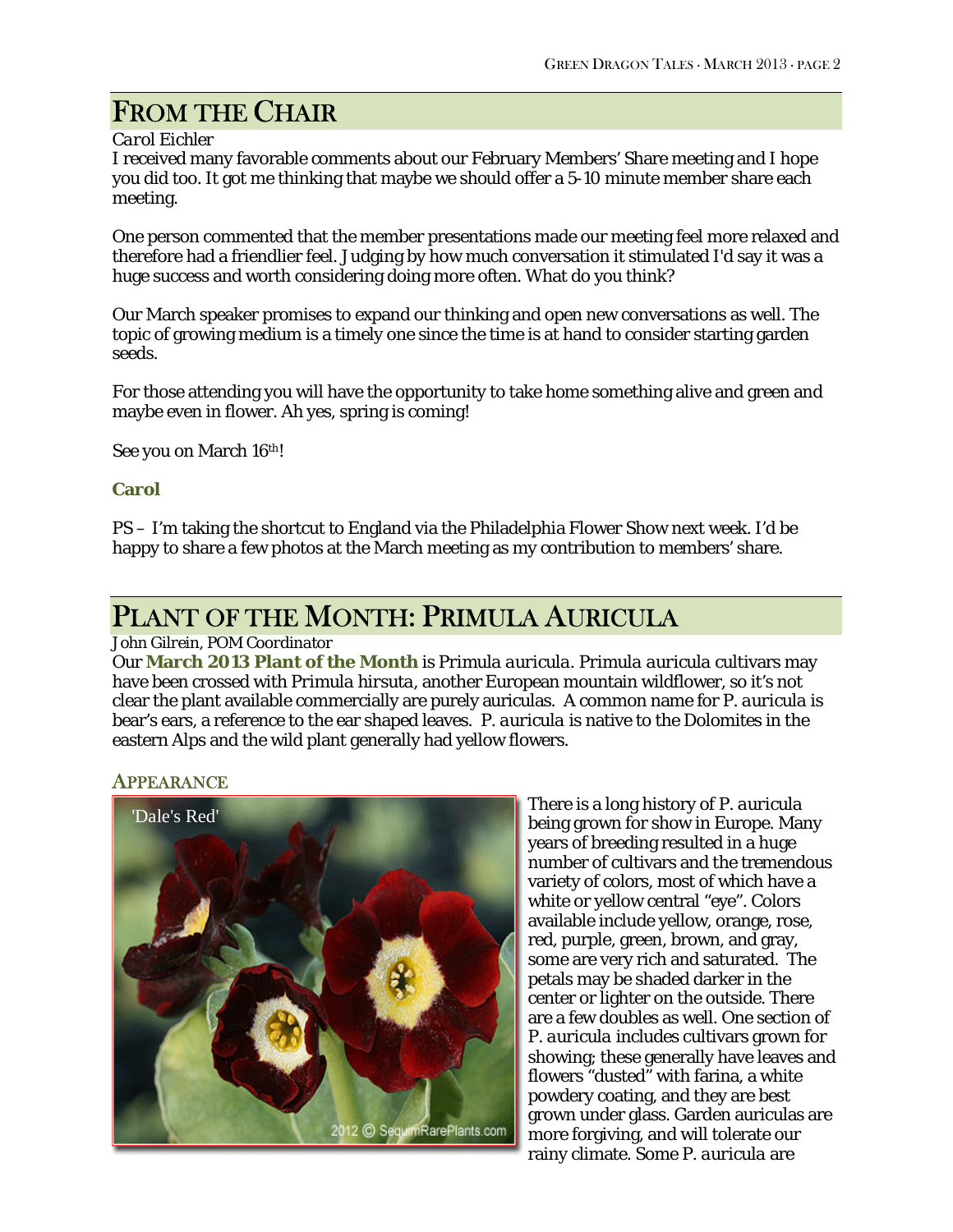scented, though I had not noticed that with my plants. Height is approximately 6 inches. The leaves are thick, slightly leathery, and evergreen, indicating some tolerance of dryness. **CULTIVATION** 



*P. auricula* is hardy to at least zone 4. They may be grown in the ground, in pots, or in a trough. Soil mix recommendations are a little challenging to translate as they're usually based on a particular UK standard 'John Innes' potting mix. Unlike many of the primroses more commonly grown, *Primula vulgaris* and candelabra primroses, *P. auricula* needs a soil with good drainage. potting mix recommendations frequently include adding sand and organic matter. My suggestion would be to create a fairly rich but very well drained potting soil using commercial potting soil, sand, and an organic component, possibly compost or coir (coconut fiber medium, available at many mail order suppliers). If planting in the garden, soil drainage might need to be improved with sand, grit/gravel, or both. This plant doesn't want very fast drainage/screelike conditions, but it would probably not do well in many of our loamy and clay rich garden soils. Mulch with grit or gravel. It should be happy in a 6 to 8 inch pot for several years before repotting, or a similar size trough.

This plant should be grown in partial sun/partial shade. They might tolerate full sun for some or our more northerly members or in the UK. Cold or dryness are less likely to pose a problem than too much sun and/or heat. If grown in a pot or trough, it would be good to winter the plant in a site protected from winter rain; snow cover is good. They should not need as much watering attention in Spring/Summer as most potted plants, but should be watered regularly when there's a lack of rain. They are reputed to be tolerant of some variation in soil pH, from slightly acidic to moderately alkaline.

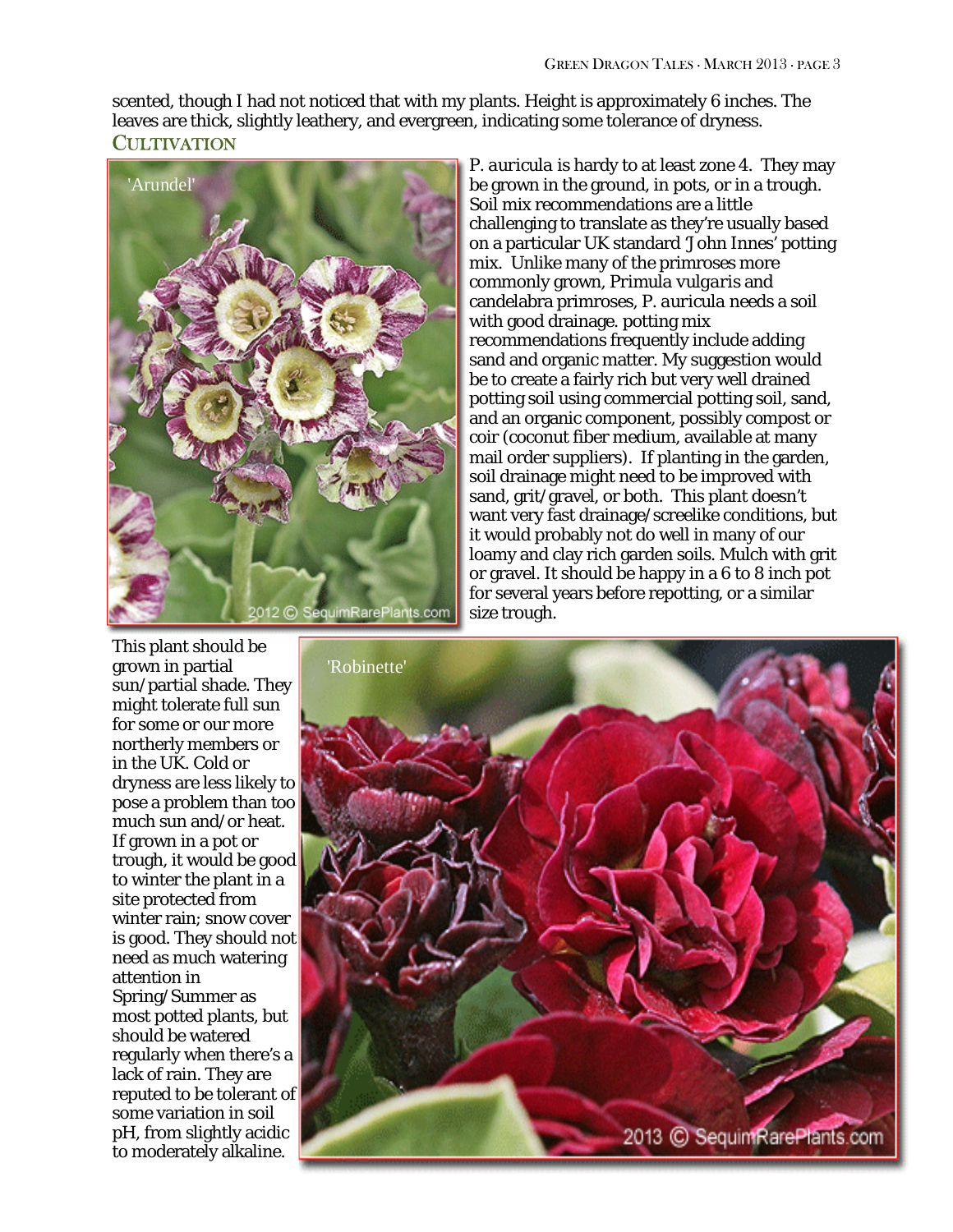Plants produce offsets, which can be removed and planted to increase your stock or share with friends. I have a few that have tolerated serious neglect for several years, so they are quite tough. Flowering time is April or May.

Plant of the Month is a member benefit, partially subsidized by your dues, to provide additional encouragement to attend meetings and expand the horizons of our members. The goal is to coordinate the plant of the month to the meeting topic, though sometimes that is not possible. Please send suggestions for Plant of the Month to John Gilrein. Source for plants for our March POM: **[Sequim Rare Plants](http://www.sequimrareplants.com/index.html)**, Sequim, Washington.

WEBSITES FOR ADDITIONAL INFORMATION

**[A Guide to Growing Auriculas for Beginners](http://www.auriculaandprimula.org.uk/wilkin94/auriculaculture.html) [Growing Primulas Auriculas](http://www.sarahraven.com/how-to/growing-flowers/5/growing-primulas-auriculas) [The History of the Primula Auricula](http://gardenofeaden.blogspot.com/2010/06/history-of-primula-auricula.html)**

# SPRING TUFA PURCHASE

### *Bill Stark*

If I can negotiate a quarry price of \$400/ton (\$.20/lb), I plan to buy about a ton of tufa this spring. If I can't get that price in Ilion, I'll look elsewhere. If you're interested in purchasing tufa with me, let me know by April 1 how much you plan to buy. Do not send me any money. Chapter members would directly pay the quarry for the tufa that they would select and load at the quarry and unload at their gardens. Depending on which quarry we use, there may be equipment to help with loading large stones. You can move the tufa with your car, trailer, truck or probably with a rental truck that would be shared by members. A 16 foot Budget truck with a capacity of 3,400 lbs would cost \$226 plus gas for the round trip from Ithaca to Ilion. If you have a large truck that we could share or if you know of other non-Ilion tufa sources, please let me know. You can contact me at **[mes2@cornell.edu](mailto:mes2@cornell.edu)**. To learn more about tufa, read the **[special tufa edition](http://remarc.com/acnargs/newsletter/201302tufa.pdf)** of this newsletter.

# JOHN GRIMSHAW'S DIARY: BLOG OF THE MONTH

### *Kathy Purdy*

John Grimshaw wrote the book on snowdrops. He is one of the authors of *Snowdrops: A Monograph of Cultivated Galanthus*, which is, sadly, not only out of print, but selling for over \$70 used. However, he highlights new varieties on his blog, **[John Grimshaw's Garden](http://johngrimshawsgardendiary.blogspot.com/)  [Diary](http://johngrimshawsgardendiary.blogspot.com/)**. To see everything he's written about snowdrops on his blog, type snowdrops in the search box and hit enter.

He's an extremely knowledgeable plantsman and snowdrops are not the only genus he writes about. Recently he published several photographs of *Hamamelis* **[from Arboretum](http://johngrimshawsgardendiary.blogspot.com/2013/02/hamamelis-at-arboretum-kalmthout.html)  [Kalmthout](http://johngrimshawsgardendiary.blogspot.com/2013/02/hamamelis-at-arboretum-kalmthout.html)** and wrote about **[unusual plants at Mt. Tomah](http://johngrimshawsgardendiary.blogspot.com/2013/01/unusual-plants-at-mt-tomah.html)** (Australia). In January he illustrated **[chestnuts roasting on an open fire](http://johngrimshawsgardendiary.blogspot.com/2013/01/chestnuts-roasting-on-open-fire.html)** and compared them to chestnuts he had in Vancouver. And from more than a year ago, he wrote on **[advances he saw in American](http://johngrimshawsgardendiary.blogspot.com/2011/11/new-plants-american-revolution.html)  [horticulture](http://johngrimshawsgardendiary.blogspot.com/2011/11/new-plants-american-revolution.html)**.

If you look in his sidebar you will find a list of other blogs and websites to explore.

# PLAN AHEAD FOR APRIL SEEDLING EXCHANGE

This is a reminder that our annual seedling exchange will be held at our April meeting. Now is the time - if you haven't already done so, to start your seeds. Seedlings, free for members with a nominal charge for non-members (bring quarters or better yet join ACNARGS!), can be brought "as is" or potted out individually and need to be labelled. Labels will be available at the March meeting and at the April meeting as well. Potted divisions of established plants will also be accepted and either offered for sale or held over for the May plant sale.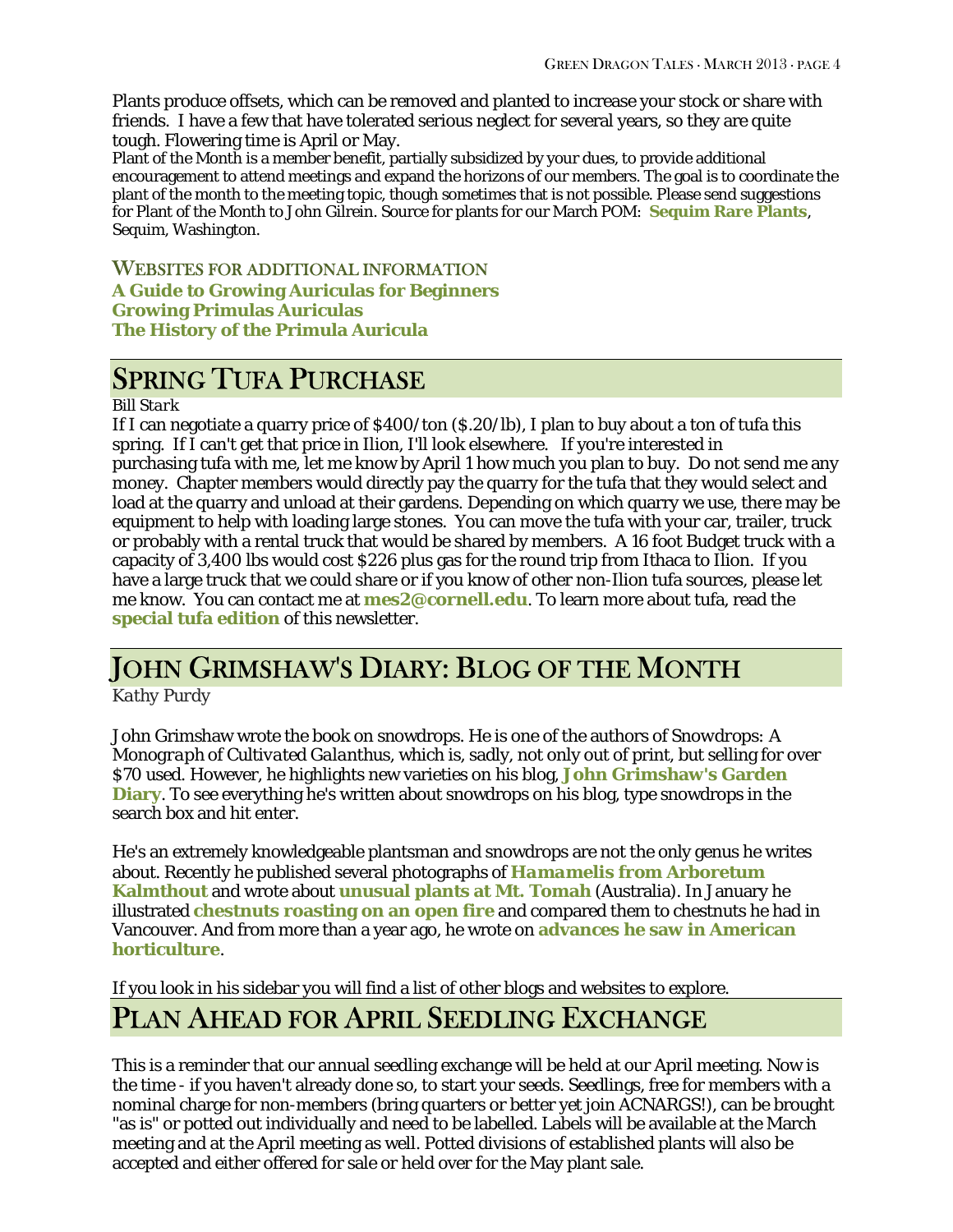

# WORLD-CLASS SNOWDROP COLLECTION

The Garden Conservancy's Open Days Program for 2013 begins on Saturday, March 16<sup>th</sup> in Tompkins County, featuring the garden of **Hitch Lyman, 3441 Krums Corners Road, Trumansburg**, open to the public 10 a.m. to 4 p.m. Admission to the garden is \$5, the Open Day is rain or shine, and no reservations are required. Call **1-888-842-2442**, or visit **[www.opendaysprogram.org](http://www.opendaysprogram.org/)** for more information.

Hitch Lyman's garden features a collection of more than 400 snowdrop varieties (*Galanthus*) planted in the woodland as well as other early spring flowers. The 1848 Greek Revival-style farmhouse was moved to the site in 1990, and is now surrounded by lilacs, trilliums, daphnes, camassias, and orchids, which bloom later in the season. Pictured above: *Galanthus nivalis* 'Lady Elphinstone' in Lyman's garden in 2011.

### SEE ALSO

**[Snowdrops Extraordinaires](http://www.coldclimategardening.com/2011/04/04/snowdrops-extraordinaires-from-the-temple-nursery-open-garden/)** (that's Michael Loos' hand in the photos!) **[Not Your Ordinary Snowdrops](http://www.coldclimategardening.com/2011/03/28/not-your-ordinary-snowdrops/)** (links to resources at the bottom) **[NY Times article](http://www.nytimes.com/2009/04/16/garden/16garden.html?_r=0)**

# TIME TO RENEW YOUR MEMBERSHIP!

*Mary Stauble*

## SECOND CALL!

First, we want to extend a hearty welcome to new member Rhoda Maurer of Geneva! If you haven't done so already, please fill out a **[membership form](http://www.acnargs.org/join.pdf)** for the 2013 calendar year and mail it to the address on the form. Or you can bring it with you to the March 16 meeting. If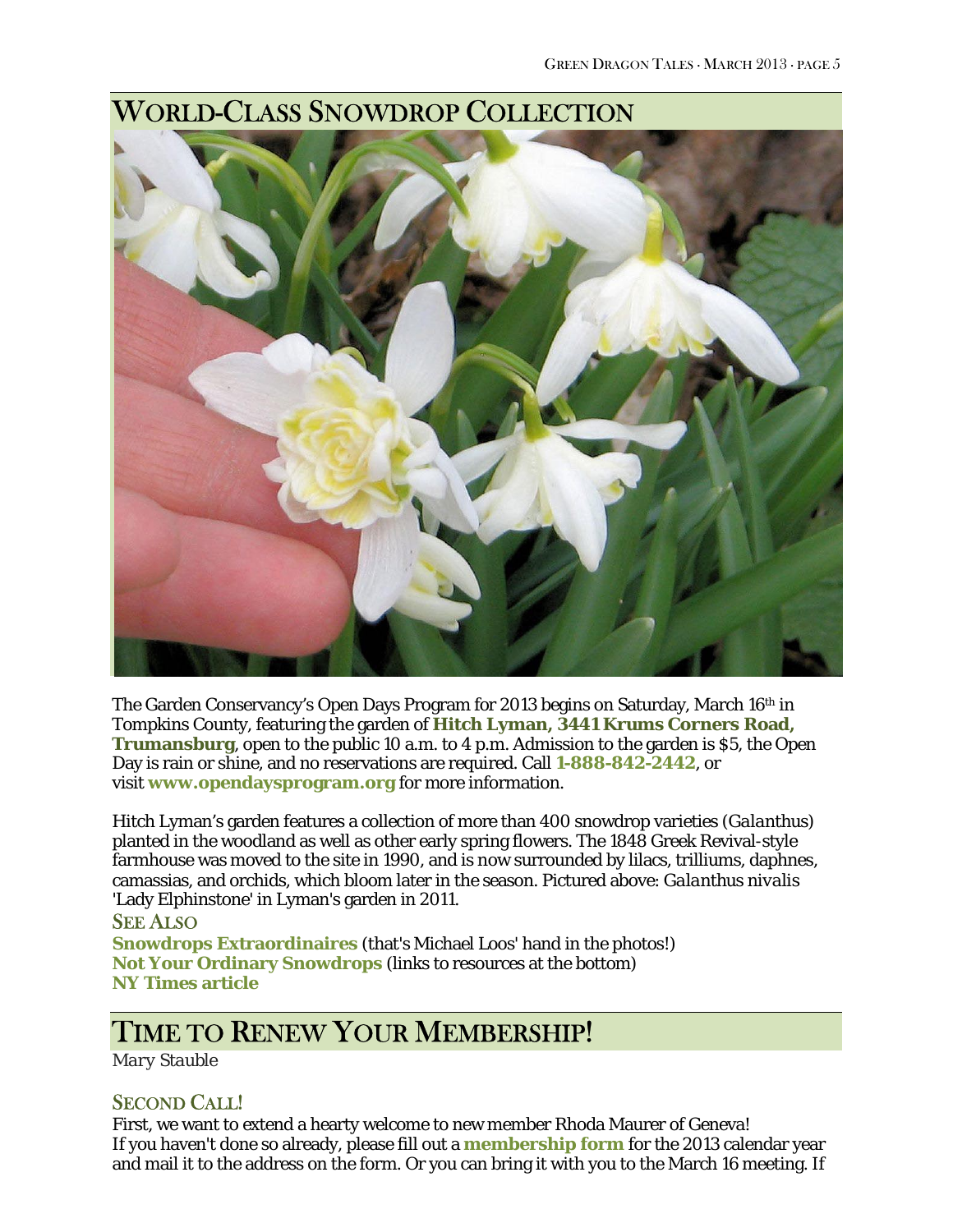you received this newsletter via snail mail, a membership form is attached. You can also download one **[here](http://www.acnargs.org/join.pdf)**. Memberships run the calendar year so all 2012 annual memberships have expired. Not sure if you've renewed? Ask **[Mary Stauble](mailto:mes2@cornell.edu)**, Membership Coordinator.

# INTERESTING NURSERIES

*John Gilrein*

The following nurseries have a selection of plants worth checking out. Please note I did not include a complete description of the plants available at each nursery, I only included highlights. By "alpines" I mean plants suitable for a rock garden, not all would necessarily be from alpine habitats. The mail order nurseries below have an online catalog, so you can enjoy window shopping for plants at home.

#### LOCAL NURSERIES

Cayuga Landscape 2712 N Triphammer Road, Ithaca **<http://cayugalandscape.com/>** Shrubs, alpines

Bristol's Garden Center 7454 Victor Pittsford Road Victor, NY **<http://www.bristolsgardencenter.com/>** Alpines

### MAIL ORDER NURSERIES

Annie's Annuals Richmond, CA **<http://www.anniesannuals.com/>** Exotic annuals

Earthly Pursuits Windsor Mill, MD **<http://www.earthlypursuits.net/>** Grasses and ferns

Fancy Fronds Gold Bar, WI **<http://www.fancyfronds.com/>** Ferns galore

Laporte Avenue Nursery Fort Collins, CO **[http://www.laporteavenuenursery.com](http://www.laporteavenuenursery.com/)** Alpines and western US plants

Prairie Moon Nursery Winona, WI **<http://www.prairiemoon.com/>** Native plants and seeds

Watson Greenhouse 2980 Sentinel Heights Road, Lafayette **<http://www.carolwatsongreenhouse.com/>** Greenhouse to visit in winter, annuals, alpines

Oriental Garden Supply 448 W Bloomfield Road Pittsford, NY http://www.orientalgardensupply.com/ Japanese Maples and dwarf conifers

Arrowhead Alpines Fowlerville, MI **<http://www.arrowheadalpines.com/>** Alpines and conifers

Evermay Nursery Orono, ME **<http://www.evermaynursery.com/store/index.asp>** Primulas, dwarf conifers, & alpines

Wrightman Alpines Kerwood, Ontario, CANADA **<http://www.wrightmanalpines.com/>** Alpines

Sequim Rare Plants Sequim, WA **<http://www.sequimrareplants.com/plant%20list.html#p1>** Primula auricula and Kniphofias Siskiyou Rare Plant Nursery Talent, OR **<http://siskiyourareplantnursery.com/>** Alpines

Is your favorite nursery missing? Send an email to **[John](mailto:basecamp@alum.syracuse.edu)** or the **[Kathy](mailto:kathy@coldclimategardening.com)** and we will add it to the list. This list will be maintained on the ACNARGS blog and Facebook page.

> Snowdrops provide the intermezzo between winter and spring. ~Brian Bixley, *Essays on Gardening in a Cold Climate*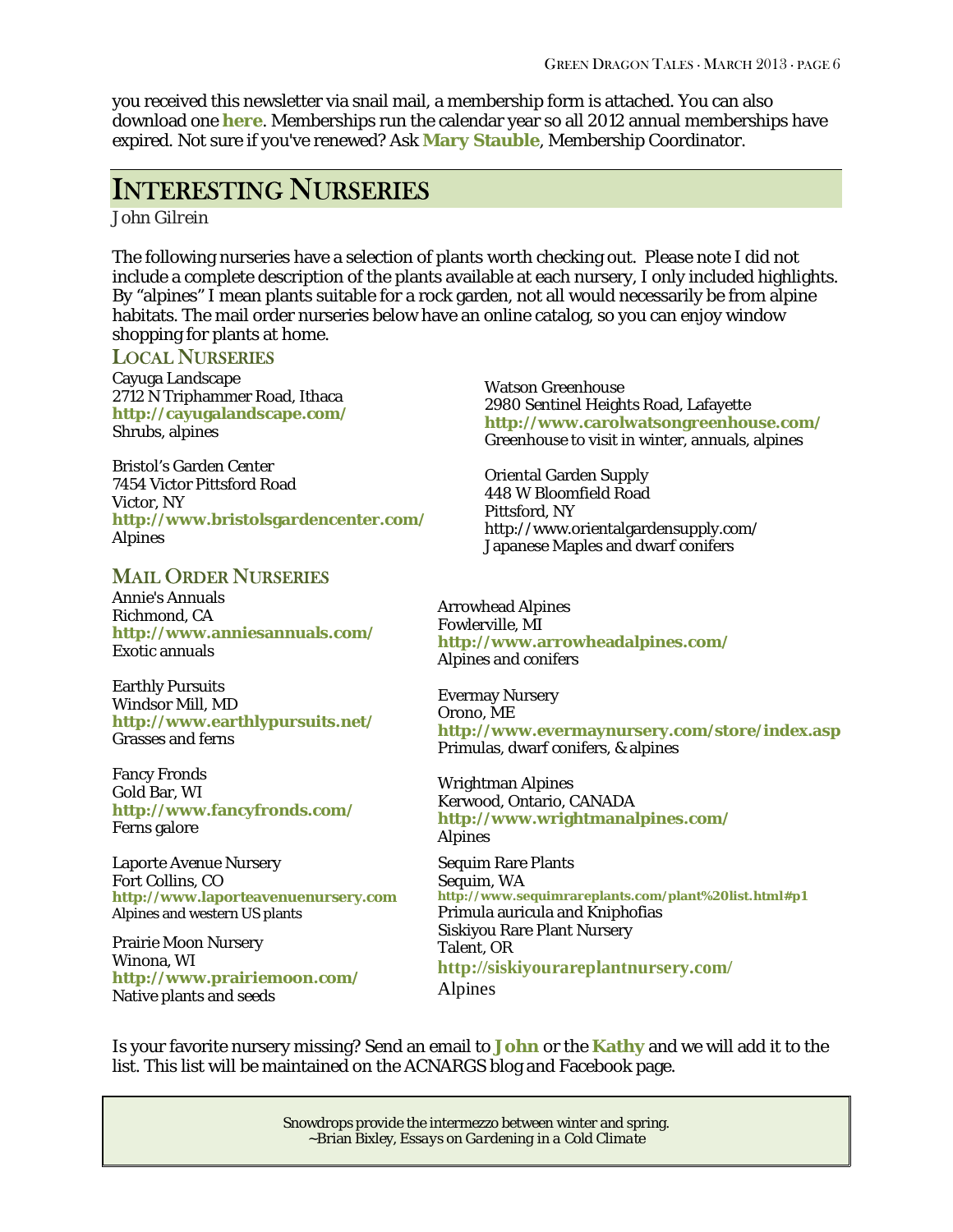# 2013 PROGRAM PLANS

*Mark your calendars! Unless otherwise specified, all local events start with a brown bag lunch at noon with the program following at 1 pm, and take place at the Whetzel Room, 404 Plant Science Building, Cornell University, Ithaca, NY (see map on the last page).*

**March 16:** John Gaunt of Greentree Garden Supply (**[http://www.greentreegardensupply.com](http://www.greentreegardensupply.com/)**/), speaking on "Rock Garden Soils" and "A Future in the Garden without Peat" Plant of the month: Auricula primrose

**April 20:** Tom Stuart (**<http://hardyfernlibrary.com/ferns/>**) will speak on "Ferns in the Garden, from *Adiantum* to *Woodsia*". We will also have a seedling swap which is free to members; a charge will apply to non-members. This meeting will be in the Kenneth Post Lab on Tower Rd on the Cornell University campus. As usual, brown bag lunch at noon; program starts at 1pm. Plant of the month: Ferns. **May 18:** look for us at the Ithaca Garden Fair and Plant Sale at the Ithaca High School. Members get a 25% discount! Plan on volunteering for part of your visit.

**August 17:** Members-only plant sale and picnic.

**September 21:** Matt Mattus (**<http://www.growingwithplants.com/>**) on non-hardy bulbs. **October 19:** Harvey Wrightman (**<http://www.wrightmanalpines.com/>**) **November 9:** Don Leopold (**<http://www.timberpress.com/speakers/author?id=61>**)

Details as we learn them will be included in future newsletters, our blog, **[acnargs.blogspot.com](http://acnargs.blogspot.com/)**, and our Facebook page, **[http://www.facebook.com/acnargs](http://acnargs.blogspot.com/)**.

### CALENDAR OF GARDEN EVENTS

**MARCH:**

**CNY in Bloom**, Feb. 28-March 3, 2013, Onondaga Community College, Syracuse **Native Plants Conference**, March 1-2, Ithaca, see Plantsmen Nursery website for details **Community Supported Agriculture (CSA) Fair**, Sat. March 2, 12-3pm, Boynton MS **Winter Worm Composting Class**, Sat. March 9, 10am-noon, TCCE **Veggie Gardening Beyond the Basics**, Thurs. March 14, 6:30-8:30 pm, Pat Curran, TCCE **Community Beautification Training**, Tues March 19, 6-8:30 pm at TCCE **Grow Your Own Spuds** – Everything you always wanted to know about potatoes, Wed. March 20, 6- 8 pm, Chrys Gardener, TCCE **New York and California Flora: Strangers, or Far-Flung Cousins?** Dan Segal, Wed. March 20, 7 pm, Finger Lakes Native Plant Society, Unitarian Church Annex, 2nd floor **Plantasia Garden & Landscape Show**, March 21-24, 2013, Fairgrounds in Hamburg, NY **Ireland, Gardeners' Paradise**, Sat. March 23, 2:00-3:30 pm, Chrys Gardener, TCCE, travel slide show open to the public (\$3 donation helps support the Horticulture Program) **Fruits for the Home Gardener**, Thurs. March 28, 6:30-8:30 pm, Pat Curran, TCCE

### **APRIL & MAY**

**Citizen Pruner Training**, Mon. April 1, 8, 15, 7-8:30 pm, and Mon. April 22, 5:30-7 pm, at TCCE, see Earthkeeper for details

**Spring Into Gardening!** Sat. April 6, 9am-5pm, DeWitt Middle School, Ithaca – one day-event: registration includes choice of 5 workshops, box lunch, soil testing, and children's activities **Gardens 4 Humanity Training**, April-May, dates and locations TBA. For more info, contact Josh Dolan at sapsquatch7@gmail.com

**Getting Started with Vegetable Gardening**, Tues. April 16, 6:30-8:30 pm, Pat Curran, TCCE (this is a repeat of the Feb. 28 class)

**Prairie Restoration**, Hal Gardner, Wed. April 17, 7pm, Finger Lakes Native Plant Society, Unitarian Church Annex, 2nd floor

**Earth Day**, Sun. April 21, 12-5pm, Ithaca Farmers' Market

**Compost Fair & 4-H Duck Race**, Sun. April 28, 12-4pm, TCCE

**Monthly meeting**, topic TBA, Wed. May 15, 7pm, Finger Lakes Native Plant Society, Unitarian Church Annex, 2nd floor

**Lilac Festival**, Rochester NY, early to mid May, 2013 dates not available yet